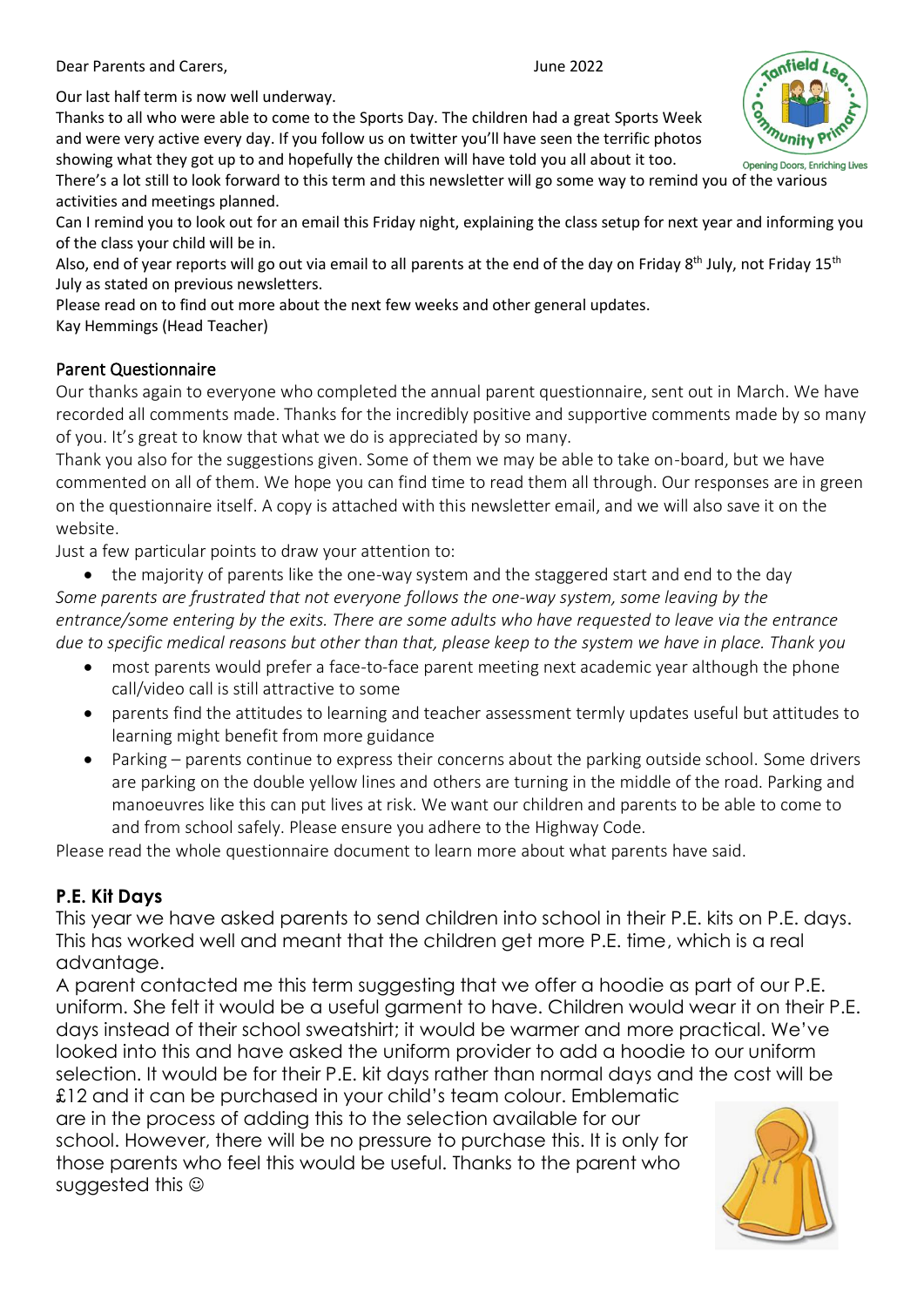

#### **Bastille Day**

On the 14<sup>th</sup> July, in France, it is Bastille Day. This is a celebration of their nationality and an annual event with fireworks and parades. At our school, the children learn French from Y3 to Y6 and we thought it would be a nice idea to show a connection to the country and take part in this celebration. On this day,  $14<sup>th</sup>$  July, we are asking children to come to school in red, white and blue (like the flag colours) and they will take part in some celebratory activities during the day.

## **Durham Brass**

Last week we were lucky enough to enjoy a concert performed by three singers from the Durham Music Service. The children thoroughly enjoyed it, were a very appreciative audience and were able to show off their musical knowledge too. The Durham Brass Festival is taking place once again in July and we will host Perhaps Contraption, a multi-award winning, progressive brass band from London. Part choir, part chamber orchestra, part avant rock troupe, they create a truly unique musical experience; melding elements of jazz, punk, art pop and post-minimalism. They've performed across Europe as well as at Glastonbury and



now they will perform at our school © This will be on Tuesday 12<sup>th</sup> July. I have no doubt the children will love it. If you want to check them out before the day, take a look on their website <https://perhapscontraption.co.uk/>



# Water Slide

This is possibly one of the children's favourite activities of the year. A large plastic sheet is setup on the hillside just below the tree houses. That, together with a water hose and some washing up liquid, creates a

fantastic water slide and hours of fun. Pre-School, Reception, Y1 and Y2 will have their Water Slide during the Lower School Fun Day on Friday 15<sup>th</sup> July.

We are planning for the Upper School children to have theirs on 12<sup>th</sup> July. We'll have time to do that as well as enjoy the brass band that day. The Bumblebee Pre-School children (and Caterpillars) will be able to join them on that day too.

We will watch the weather and if that is not looking possible then we'll email with an alternative date. On the water slide day the children will need a complete change of clothes including underwear and footwear. They will also need a towel. They get very wet and pretty muddy too so make sure it's some old clothes you provide them with for this activity.

### **Residential Visits to Grinton and Howtown – Autumn 2022**

Thanks to all parents in Y4 and Y5 who have booked their children on to the residential visits in the autumn term. Parents should now have paid at least half of the total cost for Grinton and at least half of the payment for Howtown is due on 4<sup>th</sup> July.

If you can ensure you keep up with this, it makes the payment so much easier.

If you have not booked but your child is now thinking they would like to go, please get in touch and we will see if it is possible to confirm a place. Both are great experiences for the children and not to be missed.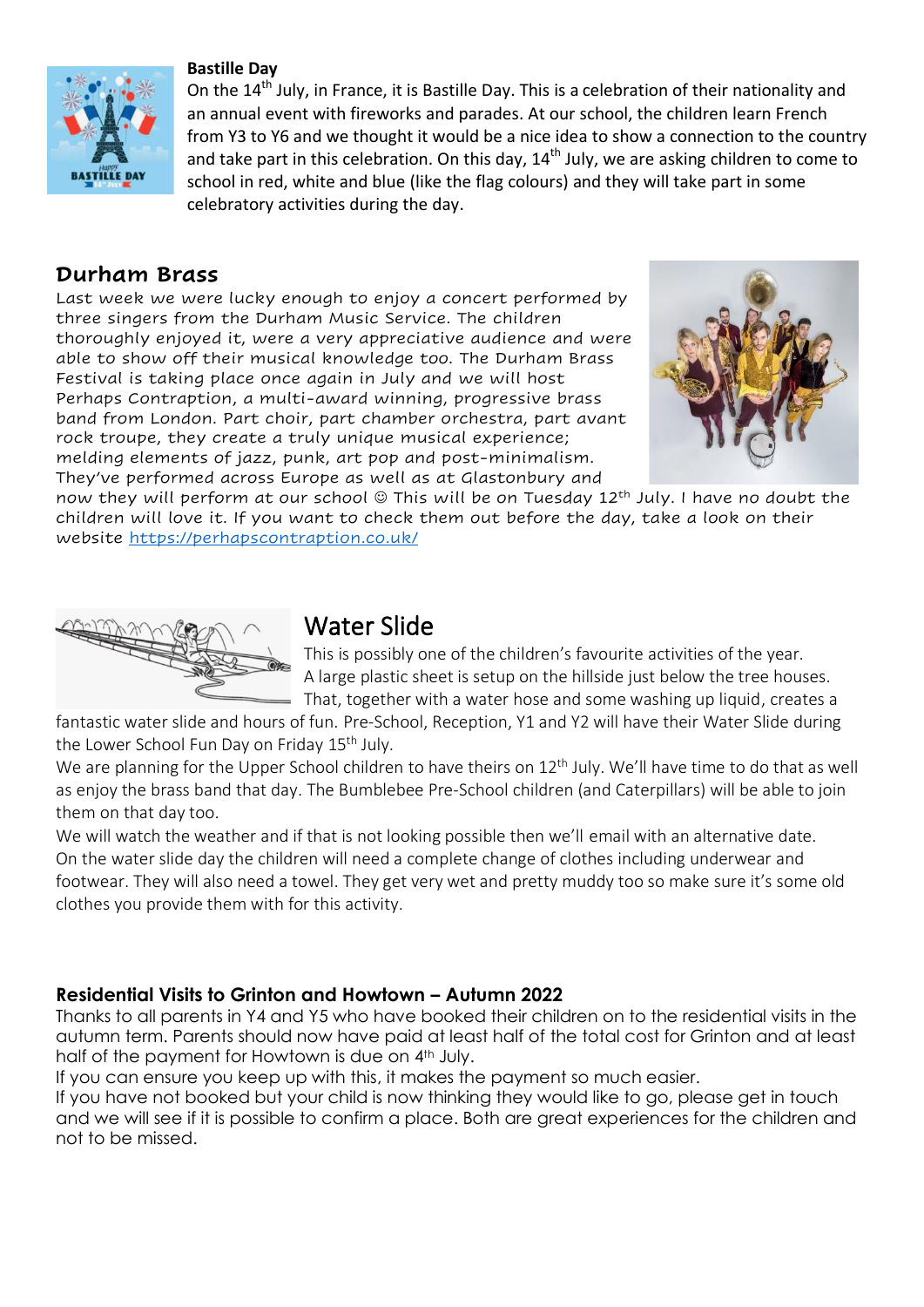#### **Our Meet the Teacher sessions will be on Monday 4th July at 4 p.m.**



We're inviting parents to come into school for this (one parent per child). You'll go to your child's new classroom, meet their teacher and learn more about the year to come – what the children will be learning about, what the expectations are of them, what additional things they will do etc. Our Questionnaire indicated that parents would find this useful, and it was something we did prepandemic so it's important that we resume these now that we can.

There will be a crèche available if you have no-one who can look after your school aged child/ren (children are not invited to this meeting). If you do have to bring your child/ren with you then please take them to the Upper School Hall first, where there will be staff there to offer the crèche. The staff will be there from 3:50 to enable you to drop off and then head to your child's classroom. (Please approach the Upper School Hall through the usual parent access and come through the side gate next to the kitchen.) If you have more than one child and can arrange for an adult to attend each meeting that would be ideal.

*For parents who have children moving from Reception to Y1, you are also being invited to come into school and join your child for a visit to their Y1 classroom. This is on Wednesday 6th July and parents are invited to come at 2 p.m. for this (see the next paragraph for more information). If you are attending this, then there is no need to come to the 'Meet the Teacher' on the Monday as this will be included as part of your visit on the Wednesday.*

### Special transition session for children and parents moving from Reception to Y1

As part of the transition for our current Reception children preparing to move Y1, we like to invite parents to join with their children to learn a bit more about the year ahead. If you can attend on Wednesday 6<sup>th</sup> July at 2 p.m. you will have the opportunity to meet your child's new teacher and enjoy activities together with your child. At the end of this session your child will return to Reception until the end of the school day, and you will be able to collect your child as normal at home time. When your child returns to Reception there will be a short presentation for parents about the Year 1 curriculum and routines. This will be the same presentation as the 'Meet the Teacher' evening on the Monday night for those parents who are unable to attend the Wednesday transition afternoon.

## **Puberty Talk for Y5 and Y6**

The Family Health Nurse has just confirmed this week that they will be holding the Puberty talk for all Y5 and Y6 children on Tuesday 12<sup>th</sup> July. This is a valuable session for the children which gives them both the opportunity to learn more about what to expect during puberty as well as the chance to ask questions in a safe and supportive environment.



#### **Suntan Lotion**

Now that the weather is getting warmer we'd advise that your child comes to school having applied some suntan lotion. If you know it's going to be a particularly hot day then please feel free to send them in with their lotion on the understanding that they will need to apply this themselves. A hat is also a useful thing to wear on the particularly warm days.

## **Head Lice**

As stated in our last newsletter, one of the positives of Covid (and there are not many!) has been that Head Lice have not been as prevalent. They are returning so can I remind you to check your child's hair regularly for evidence of them and take action if necessary, as recommended by your local chemist. Thank you.